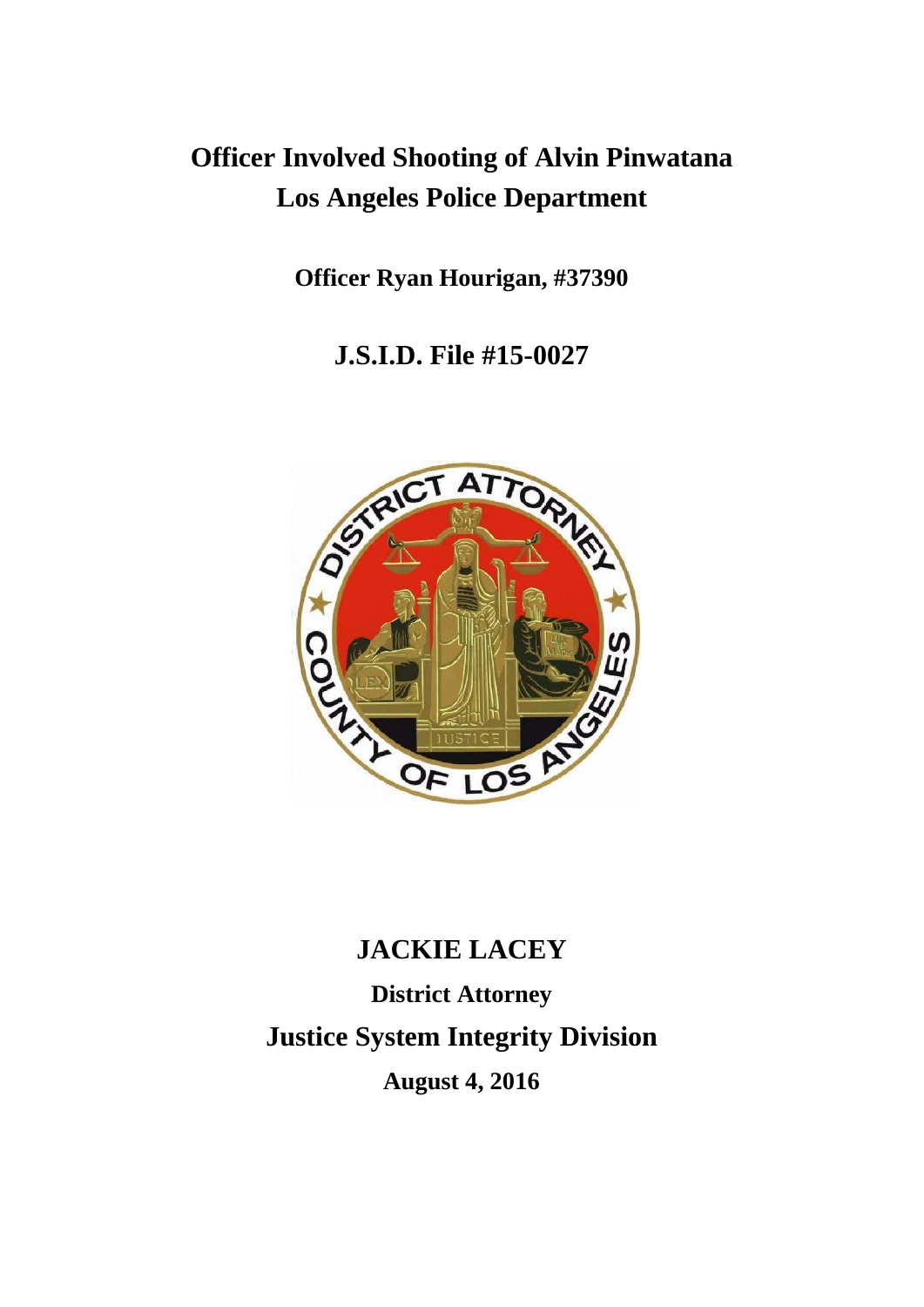### **MEMORANDUM**

| TO:             | <b>COMMANDER ROBERT A. LOPEZ</b>                    |
|-----------------|-----------------------------------------------------|
|                 | Los Angeles Police Department                       |
|                 | Force Investigation Division                        |
|                 | 100 W. First Street, Suite 431                      |
|                 | Los Angeles, California 90012                       |
| FROM:           | <b>JUSTICE SYSTEM INTEGRITY DIVISION</b>            |
|                 | Los Angeles County District Attorney's Office       |
| <b>SUBJECT:</b> | <b>Officer Involved Shooting of Alvin Pinwatana</b> |
|                 | J.S.I.D. File #15-0027                              |
|                 | L.A.P.D. File $#F004-15$                            |
| DATE:           | August 4, 2016                                      |

The Justice System Integrity Division of the Los Angeles County District Attorney's Office has completed its review of the January 15, 2015, non-fatal shooting of Alvin Pinwatana by Los Angeles Police Department (LAPD) Officer Ryan Hourigan. We have determined Officer Hourigan acted lawfully in the defense of another.

The following analysis is based upon a series of reports and transcribed interviews prepared by LAPD Force Investigation Division (FID). JSID was notified of this shooting at 10:48 p.m. on January 15, 2015. The District Attorney Response Team responded to the location of the shooting where they received a briefing and "walk-through" of the scene. The compelled statements of Officers Sang An, Sam Oh, Bradley Schumacher, James Arredondo, Brandon Seibert, and Ryan Hourigan, as well as the compelled statements of Sergeants David Parker and Kenneth Pritchett were considered for purposes of this analysis.

#### **FACTUAL ANALYSIS**

At approximately 10:30 p.m., on January 15, 2015, Vera Pinwatana, Alvin Pinwatana's sister, called 9-1-1 reporting that Pinwatana was locked in the bathroom with a knife and threatening suicide. The Los Angeles Fire Department (LAFD) responded to 13267 Reedley Street, in the City of Los Angeles and contacted Vera. She repeated her concerns about Pinwatana and advised LAFD that Pinwatana had a history of mental illness. LAFD personnel entered the home and attempted to contact Pinwatana in the bathroom. Pinwatana was naked and appeared to have dried blood smeared on his body. Pinwatana asked LAFD personnel if they had a gun and could shoot him. Fearing that Pinwatana was armed, the fire personnel exited the residence and requested that the police respond.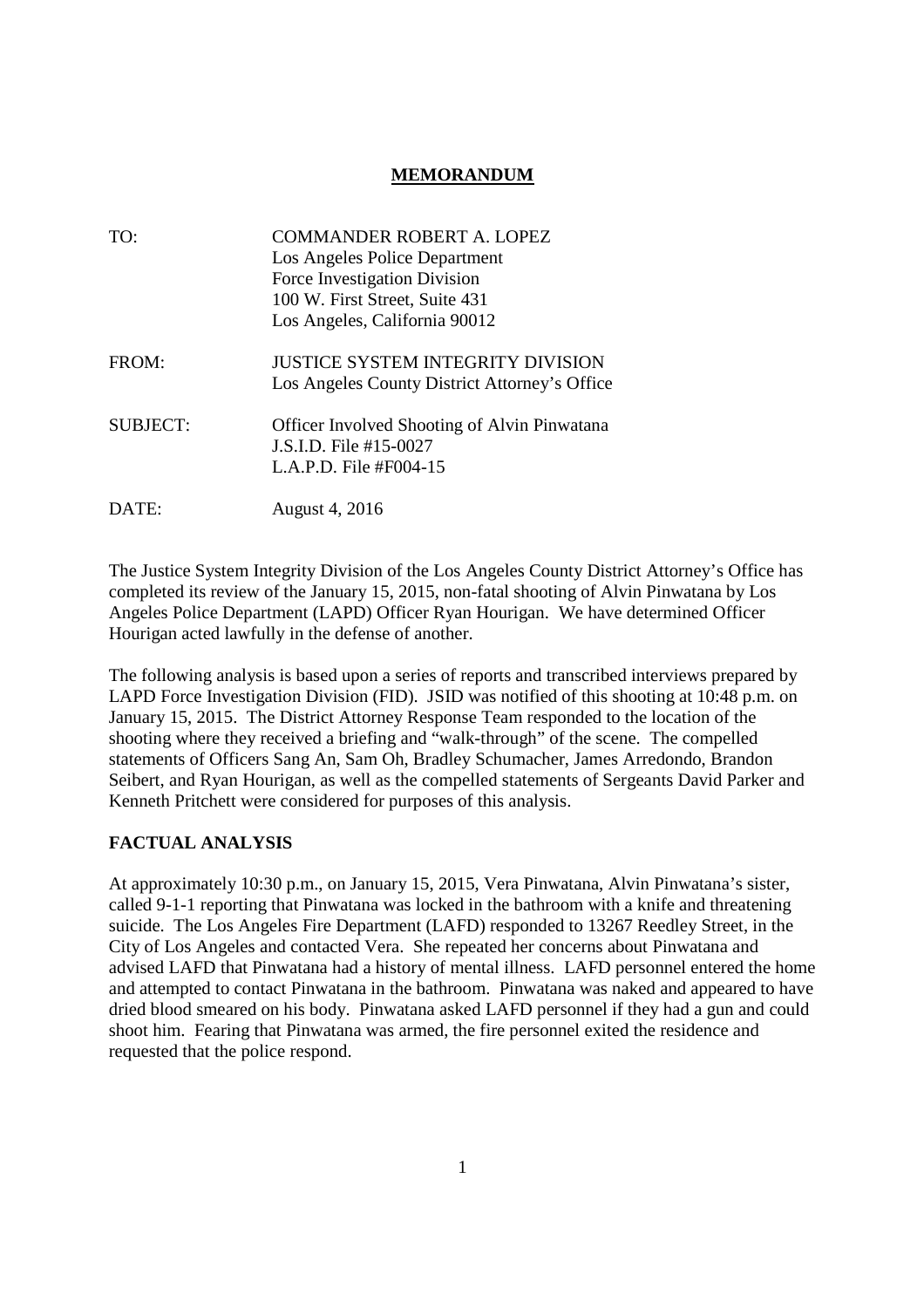At approximately 10:38 p.m., LAPD Officers Sang An and Sam Oh arrived at the residence. Shortly thereafter Sergeants David Parker and Kenneth Pritchett and Officers Bradley Schumacher and Ryan Hourigan also arrived at the location.

Sergeant Parker and Officers Oh, An, Schumacher and Hourigan entered the residence and positioned themselves inside the living room facing the closed bathroom door. An was armed with a bean-bag shotgun, Oh was armed with a Taser and also designated as the officer who would communicate with Pinwatana. Hourigan and Schumacher were armed with their service weapons. Oh identified himself as an LAPD officer and ordered Pinwatana to exit the bathroom with his hands up. After a few moments, Oh heard movement behind the bathroom door. Believing that Pinwatana might have harmed himself and was in need of medical assistance, Sergeant Parker determined that they would have to break open the bathroom door.

Hourigan was designated as the officer to force open the bathroom door. Hourigan kicked in the bathroom door **Once the door was opened**, Oh saw Pinwatana standing in the bathroom covered in blood holding a knife. Oh backed away from the bathroom and ordered Pinwatana to drop the knife. An and Parker also observed Pinwatana holding a knife. An told the other officers that Pinwatana was armed. Parker yelled "Taser" to direct that a Taser be deployed.

An saw Pinwatana drop the knife to the floor and stated "The knife is down." None of the other officers present heard An make this statement or saw Pinwatana drop the knife. As Pinwatana began to move out of the bathroom toward the officers, An also stated, "He's coming out." Officer Seibert, who had entered the residence shortly after the other officers, moved forward and saw Pinwatana covered with blood. He also observed blood spurting from Pinwatana's neck. In response to Parker's order, Seibert fired his Taser at Pinwatana.<sup>1</sup> Almost simultaneously, Hourigan fired one round from his service weapon at Pinwatana.

Hourigan submitted to a compelled interview on January 16, 2015. The interview was conducted by FID Detectives Ken Sanchez and Tyler Lee. Hourigan was represented by attorney David Winslow during the interview.



<sup>&</sup>lt;sup>1</sup> Medical evaluation of Pinwatana did not disclose any wounds associated with Taser darts.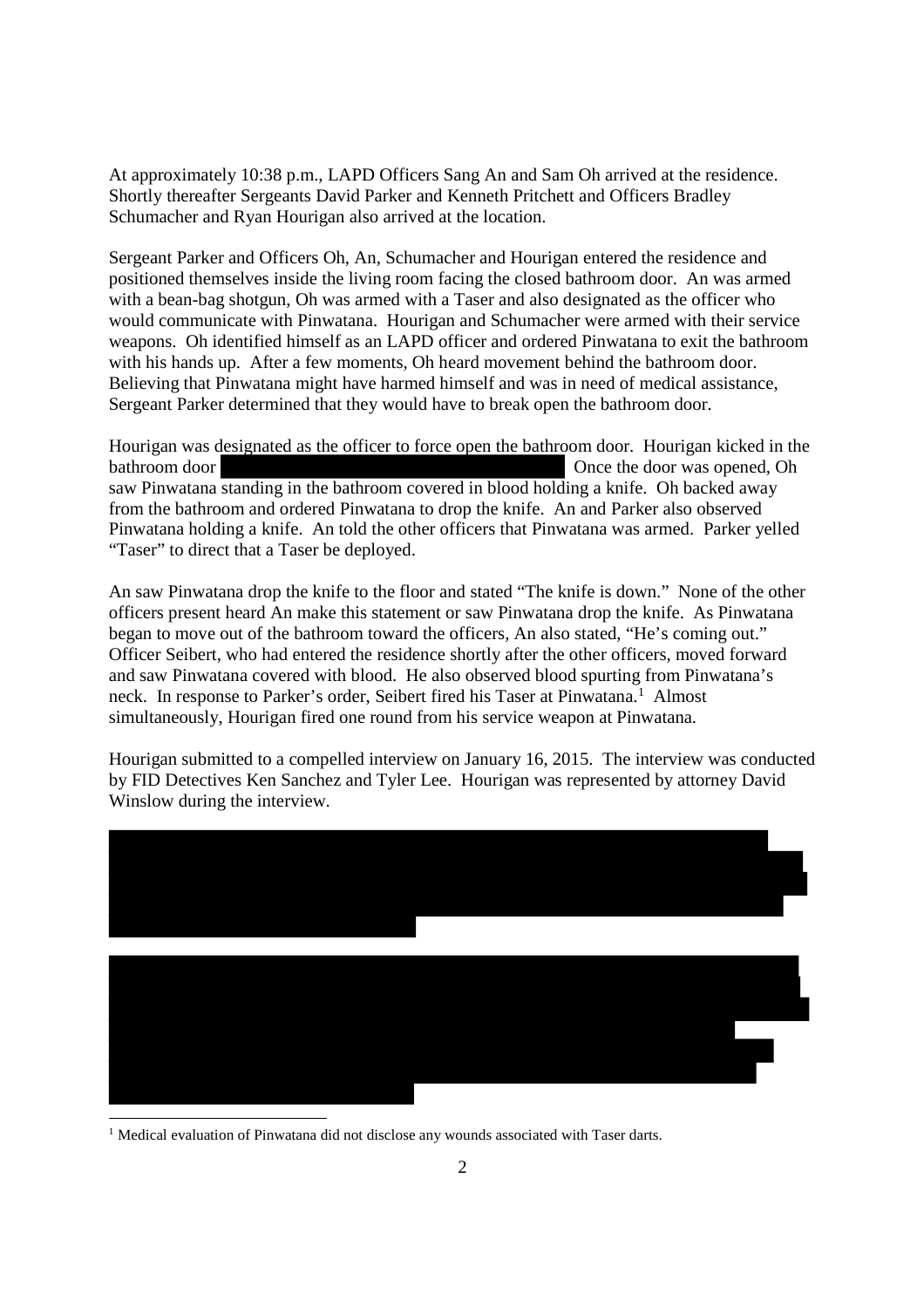

LAFD personnel, who were still at the scene, then began treating Pinwatana. He was transported to Providence Holy Cross Medical Center where he was treated for a single gunshot wound to his left shoulder and a self-inflicted slash wound to the right side of his neck and a self-inflicted laceration to his left wrist.

Pinwatana was admitted to the hospital, underwent surgery and remained hospitalized until January 26, 2015.<sup>3</sup>

#### **LEGAL ANALYSIS**

California law permits the use of deadly force in self-defense or in the defense of another if it reasonably appears that the person claiming the right of self-defense actually and reasonably believed that he was in imminent danger of great bodily injury or death. People v. Randle (2005) 35 Cal. 4th 987, 994; People v. Mercer (1962) 210 Cal.App.2d 153, 161.

In protecting himself or another, a person may use all force which he believes reasonably necessary and which would appear to a reasonable person, in the same or similar circumstances, to be necessary to prevent imminent injury. CALCRIM No. 3470.

<sup>&</sup>lt;sup>2</sup> Pinwatana was subsequently charged in case PA082820 with assault on a police officer with a deadly weapon Penal Code section 245(c). On June 15, 2015 he pled no contest to resisting an executive officer in violation of Penal Code section 69.

<sup>&</sup>lt;sup>3</sup> FID personnel attempted to interview Pinwatana but he declined to make a statement.